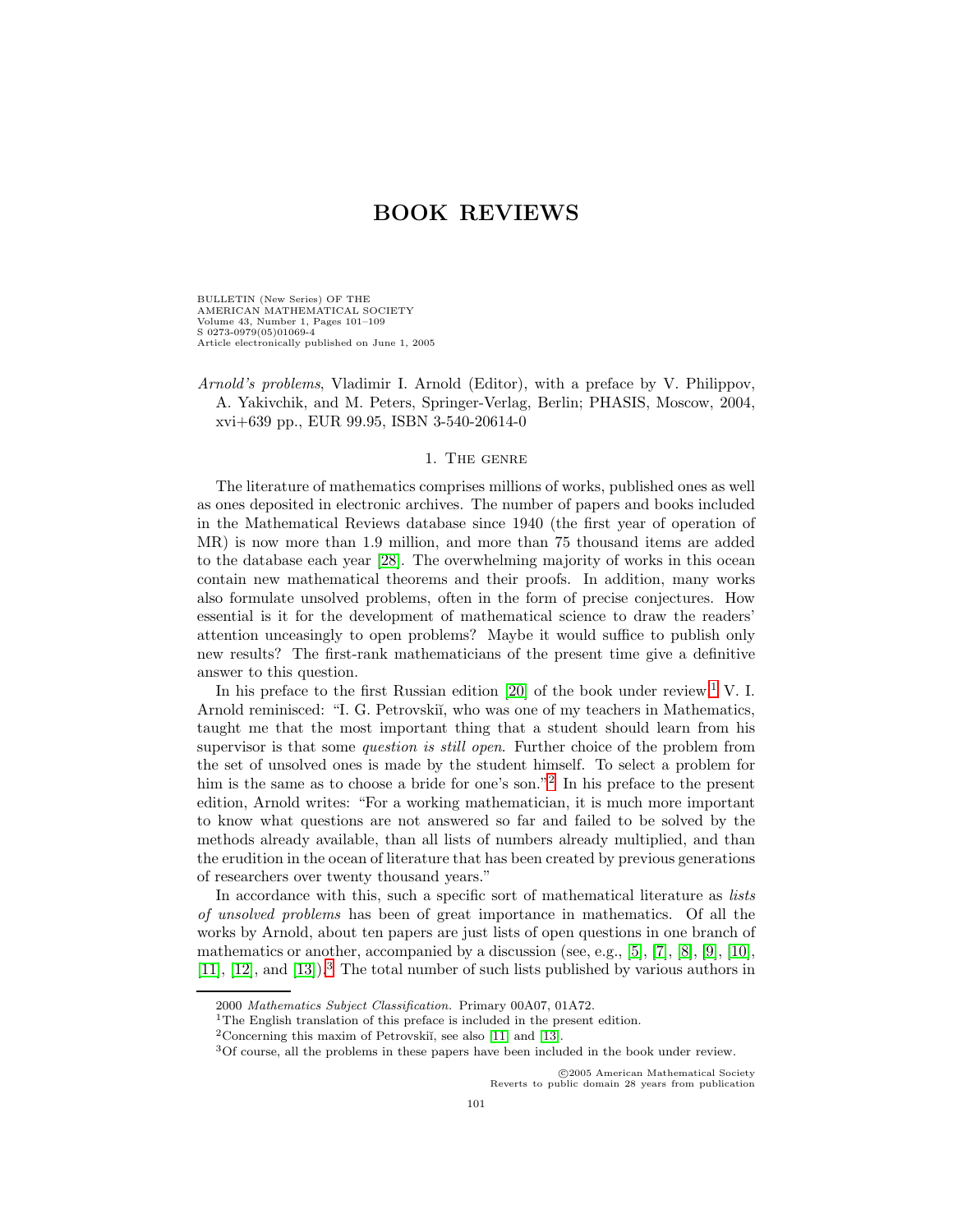different years and pertaining to different mathematical areas cannot be estimated even roughly, even taking into account the current power of MathSciNet (not to mention compiling the bibliography of all the lists, although that would be very useful). However, there have also been lists of open problems whose scope is, in a certain sense, the whole of mathematics and even some adjoining fields of natural science.

Of all such lists, the most famous one is Hilbert's 23 problems. As is rather well known [\[35\]](#page-7-2), [\[45\]](#page-8-0), these problems were compiled by D. Hilbert in 1900, and ten of them (namely, problems 1, 2, 6, 7, 8, 13, 16, 19, 21, and 22) were described in Hilbert's lecture delivered before the Second International Congress of Mathematicians in Paris on August 8, 1900 (see the English translation [\[31\]](#page-7-3) of Hilbert's paper with the full list of 23 problems; this translation was reprinted in, e.g., [\[25,](#page-7-4) pp. 1–34], [\[30\]](#page-7-5), [\[32\]](#page-7-6), and [\[52\]](#page-8-1)). Contrary to widespread opinion, Hilbert himself did not think that the problems he had selected were indeed the most significant ones for mathematics in the coming twentieth century. He wrote: "Permit me in the following, tentatively as it were, to mention particular definite problems, drawn from various branches of mathematics, from the discussion of which an advancement of science may be expected" and "The problems mentioned are merely samples of problems, yet they will suffice to show how rich, how manifold and how extensive the mathematical science of to-day is"  $[25, pp. 1–34]$  $[25, pp. 1–34]$ ,  $[30]$ ,  $[31]$ ,  $[32]$ ,  $[52]$ . Nevertheless, Hilbert's 23 problems deeply influenced the development of mathematics in the last century, ideologically as well as scientifically proper. Getting ahead of the story, note that Arnold solved Hilbert's 13-th problem (about the representability of continuous functions in three variables as superpositions of continuous functions in two variables) and obtained profound results concerning the 16-th problem (about the topology of real algebraic curves and surfaces). On the other hand, Arnold said in one of his interviews: "I very much doubt the importance of such fashionable mathematicians-axiomatists as Hilbert and Bourbaki" [\[38\]](#page-7-7) (see also [\[18\]](#page-7-8)).

In May 1974, a special international symposium on the mathematical developments arising from Hilbert's Problems was held at Northern Illinois University in De Kalb, Illinois. The proceedings of this symposium, edited by F. E. Browder, were published in 1976 [\[25\]](#page-7-4). The book [\[25\]](#page-7-4) contained also an extensive new list of unsolved problems divided into 27 groups. This list, prepared by 26 authors in all, constituted the article "Problems of present day mathematics" [\[25,](#page-7-4) pp. 35–79]. It is worthwhile to note that 12 problems in this list were due to Arnold (jointly with G. Shimura in one of the cases).<sup>[4](#page-1-0)</sup> Another book where the progress achieved by the end of the 1960s in solving Hilbert's Problems was analyzed is the collection [\[1\]](#page-6-8). The current state of the research related to Hilbert's Problems is expounded in the recent books [\[30\]](#page-7-5) and [\[52\]](#page-8-1); see also the articles [\[29\]](#page-7-9), [\[35\]](#page-7-2).

In the 1990s Arnold, on behalf of the International Mathematical Union, wrote to a number of prominent mathematicians of the world with a suggestion that they describe some important unsolved problems that twentieth-century mathematics bequeathed to mathematics of the next century. I am aware of only one explicit response to this suggestion. In June 1997, at The Fields Institute in Toronto, there took place a conference to celebrate Arnold's sixtieth birthday (the 'Arnoldfest'). At this conference, S. Smale delivered the lecture 'Great problems' on June 19 [\[23,](#page-7-10) p. xiv], where he listed 18 problems. The content of Smale's talk was published in

<span id="page-1-0"></span><sup>4</sup>Of course, all these 12 problems have also been included in the book under review.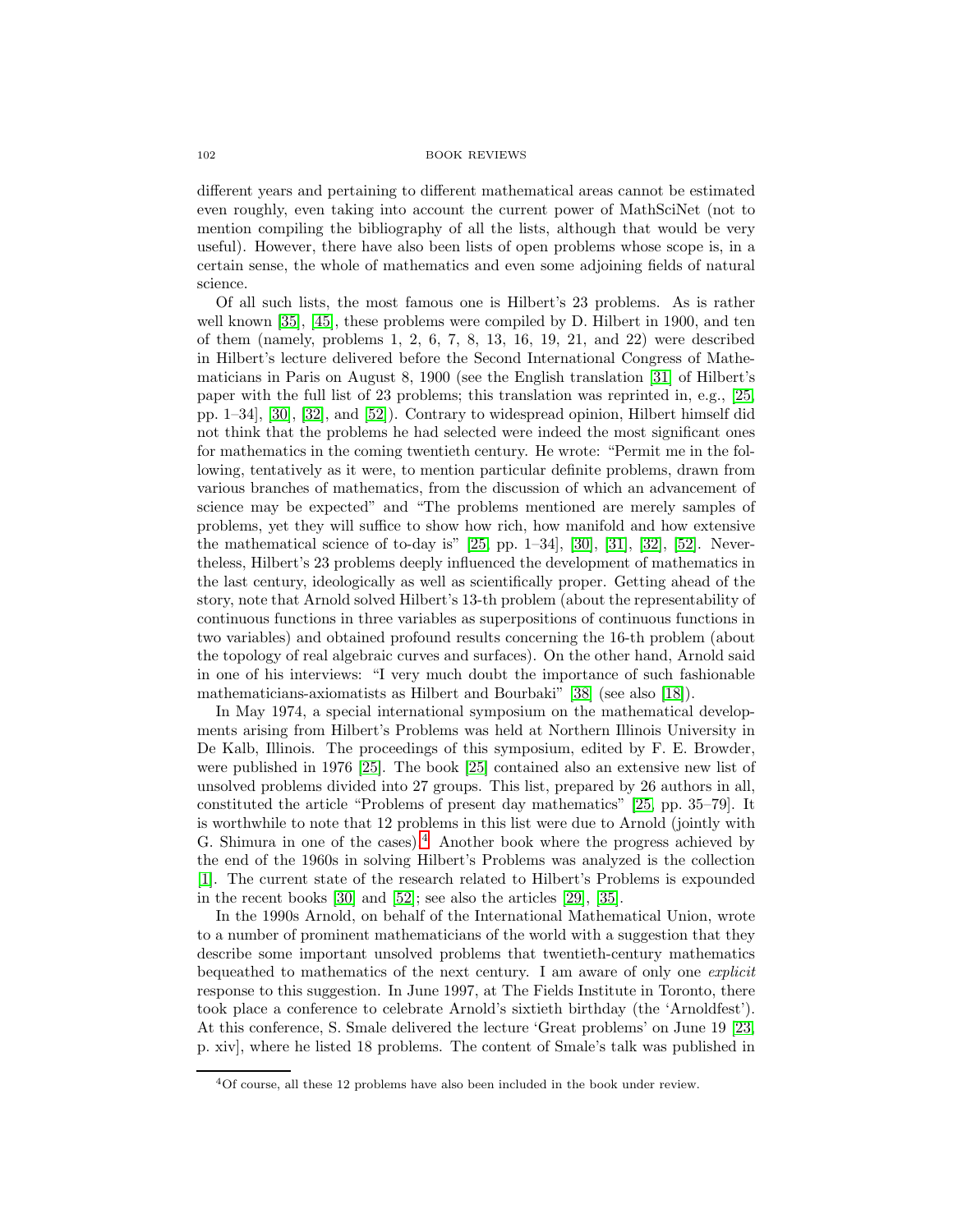[\[48\]](#page-8-2) and (in an enlarged version with three more problems of lesser significance) in [\[49\]](#page-8-3).

One should emphasize that, as Arnold wrote, "most researchers carefully avoid any thinking on the old classical problems," because these problems are in many cases extremely difficult and "it is much easier to obtain a new result in an unexplored domain" [\[12\]](#page-6-6). That is why the Clay Mathematics Institute (CMI) decided to financially stimulate attempts at solving such classical problems, and on May 24, 2000, the CMI announced the 'Millennium Prize Problems' project [\[26\]](#page-7-11), [\[33\]](#page-7-12). This is a list of seven problems that the CMI regards as "important classic questions that have resisted solution over the years." The first person to solve each problem will be awarded a prize of \$1 million by the CMI.

It is well known that the famous prize of 100 thousand marks for proving Fermat's Last Theorem, arranged by P. Wolfskehl in January 1905 (the conditions for this prize were published in 1908) [\[22\]](#page-7-13), resulted in a horrible avalanche of absurd 'proofs' as well as in the widespread idea that Fermat's Last Theorem is the central question of all mathematics. The latter opinion seems to have been very popular among laymen until now, even after the Wolfskehl Prize was conferred on A. Wiles in 1997. Some admirers of Fermat's Last Theorem confuse Pierre de Fermat with Enrico Fermi (I have encountered a case like that myself). Since none of the Millennium Prize Problems can be formulated as elementarily as Fermat's Last Theorem is, one may hope that those problems will never cause such excitement.

Interestingly, the intersection of Hilbert's problem list of 1900, Smale's list of 1997, and the CMI list of 2000 is not empty: the Riemann Hypothesis is included in all three lists.

The book under review belongs, to some extent, to the same genre of problem lists, especially well-liked at the turn of each century. However, in Hilbert's paper [\[25,](#page-7-4) pp. 1–34], [\[30\]](#page-7-5), [\[31\]](#page-7-3), [\[32\]](#page-7-6), [\[52\]](#page-8-1); in the article [\[25,](#page-7-4) pp. 35–79]; in Smale's lecture [\[48\]](#page-8-2), [\[49\]](#page-8-3); and in works by many other authors,<sup>[5](#page-2-0)</sup> there are listed a small number of more or less fundamental problems open as of the writing of the paper in question. On the other hand, the book under review comprises plenty of problems of various degrees of importance which have been posed at Arnold's seminars and in his works during almost half a century—from 1956 to 2003. This fact, together with the presence of detailed accounts of the results achieved by now in solving many problems, determines the unique nature of the book.

#### 2. The author of the problems

Of course, there is no necessity at all to introduce Vladimir Igorevich Arnold to the *Bulletin*'s readers. One of the leading mathematicians of our day, he has made a fundamental contribution to such quite different mathematical and mechanical sciences as dynamical system theory, the theory of singularities of differentiable mappings, function theory, symplectic and contact topology, algebraic topology, real algebraic geometry, hydrodynamics and magnetohydrodynamics, the theory of hyperbolic partial differential equations, number theory, etc. The list of Arnold's

<span id="page-2-0"></span> $5$ Let me point out ten more problem lists included in the book [\[19\]](#page-7-14), just as examples: [\[24\]](#page-7-15), [\[27\]](#page-7-16), [\[34\]](#page-7-17), [\[36\]](#page-7-18), [\[41\]](#page-7-19), [\[42\]](#page-8-4), [\[43\]](#page-8-5), [\[46\]](#page-8-6), [\[50\]](#page-8-7), and [\[53\]](#page-8-8).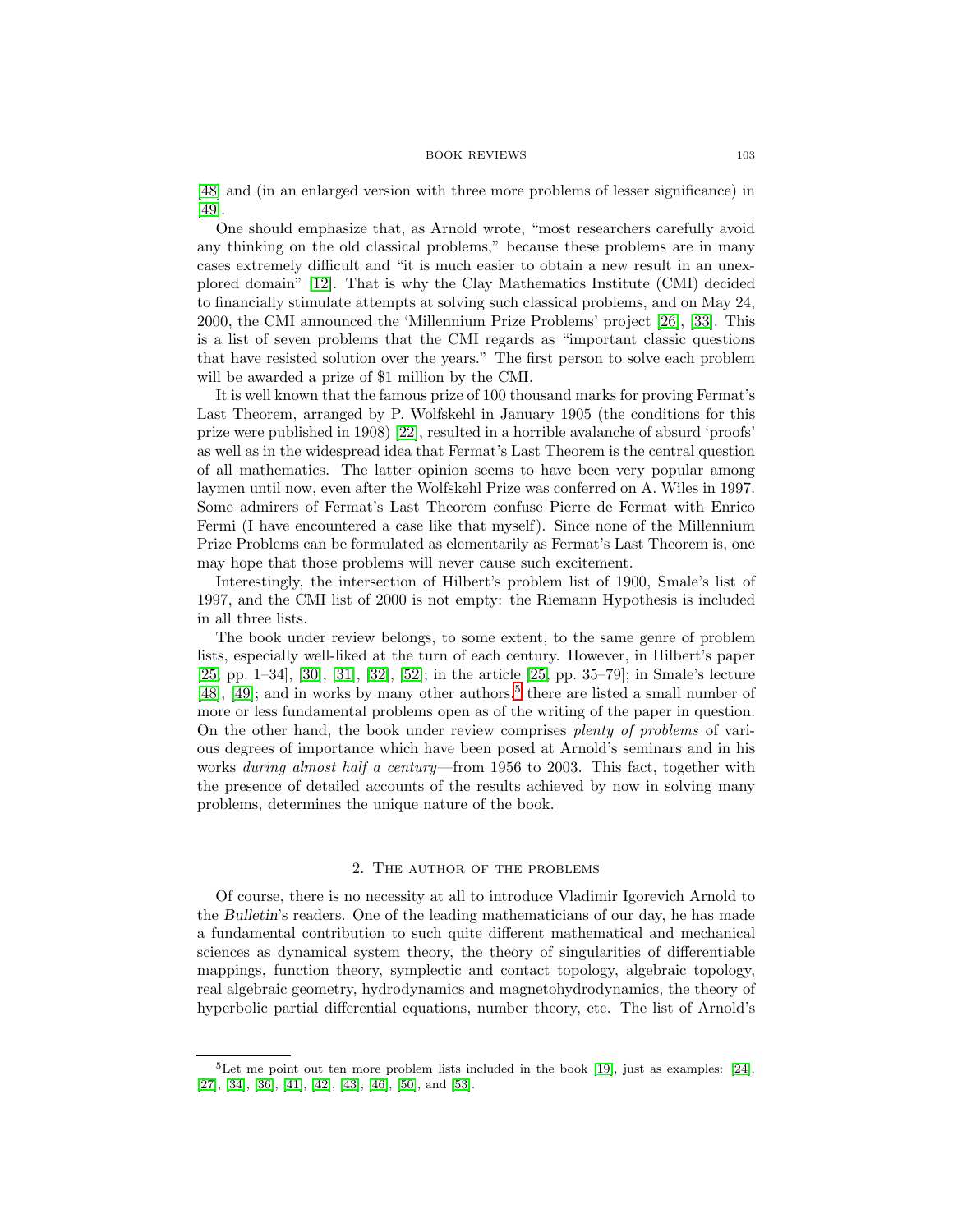main results until 1997 compiled by him was published in the book [\[14,](#page-6-9) pp. xliii– xlviii]. Among Arnold's mathematical achievements, there are solutions of individual hard problems (e.g., that of Hilbert's 13-th problem) as well as the creation of new mathematical theories and the foundation of new directions of research.

One of the peculiarities of Arnold's mathematical style is that he often finds unexpected links between quite different questions. Arnold himself writes about this as follows: "Mysterious connections between areas of mathematics that seem to be completely diverse at first glance remain an enigma to me until now. Discovering such connections is one of the greatest delights mathematics can give, and I have been lucky to experience this delight several times in various branches of mathematics" (this is a quotation from Arnold's papers [\[15\]](#page-6-10) and [\[21\]](#page-7-20); see also his lectures [\[16\]](#page-7-21), [\[17\]](#page-7-22) and interview [\[37\]](#page-7-23)). For instance, Arnold discovered links between turbulence problems and the geometry of infinite-dimensional Lie groups (1966), between braid theory and singularity theory/algebraic geometry (1968), between Hilbert's 16-th problem and four-dimensional topology (1971), and between the theory of critical points of functions and the theory of Coxeter groups (1972).

Many notions, statements, and theories in mathematics are named after Arnold, and despite the so-called 'Arnold Principle' about the pioneers (formulated by M. Berry), $^6$  $^6$  he is the true inventor (or one of the inventors) of those notions, statements, and theories. It suffices to mention the Kolmogorov–Arnold–Moser (KAM) theory, Arnold diffusion, the Liouville–Arnold theorem, Arnold tongues in perturbation theory, Arnold–Beltrami–Childress (ABC) flows, the Arnold method in hydrodynamics, the Arnold conjectures in symplectic topology, the Arnold classification of singularities, the Hilbert–Arnold problem (the infinitesimal Hilbert 16-th problem), the Maslov–Arnold characteristic class(es), the Arnold–Jordan normal form of matrix families, the Arnold complexity of dynamical systems, etc.

Arnold has created a huge mathematical school. For over 35 years, there has been his famous seminar on the theory of singularities of differentiable mappings at the Department for Mechanics and Mathematics of the Moscow State University. In 1993, the 'Parisian branch' of this seminar started (initially the Parisian branch met at the Ecole Normale Supérieure; now it meets at the Institut de Mathématiques de Jussieu). During the last decade Arnold spent, as a rule, the spring semester (the first half of each year) in Paris and the autumn semester (the second half) in Moscow. Every semester, at the first meeting of the seminar (after the vacation), Arnold posed and discussed several (usually from 10 to 15) open problems. These problems collected under one cover, together with the problems published by Arnold in numerous papers and books, constitute the first part ('The Problems', pp. 1–179) of the book under review.

## 3. The book

Arnold explained in his preface to the first Russian edition [\[20\]](#page-7-1): "Mainly, I did not write my problems down, especially in the sixties; therefore most of them are probably lost. Some problems are included in my papers and books. Sometimes I reconstructed my problems to the seminar from conversations with my colleagues and friends. I hope that below the authors are quoted in most of such situations."

<span id="page-3-0"></span><sup>&</sup>lt;sup>6</sup>This principle reads: "If a notion bears a personal name, then this name is not the name of the discoverer;" see [\[16\]](#page-7-21).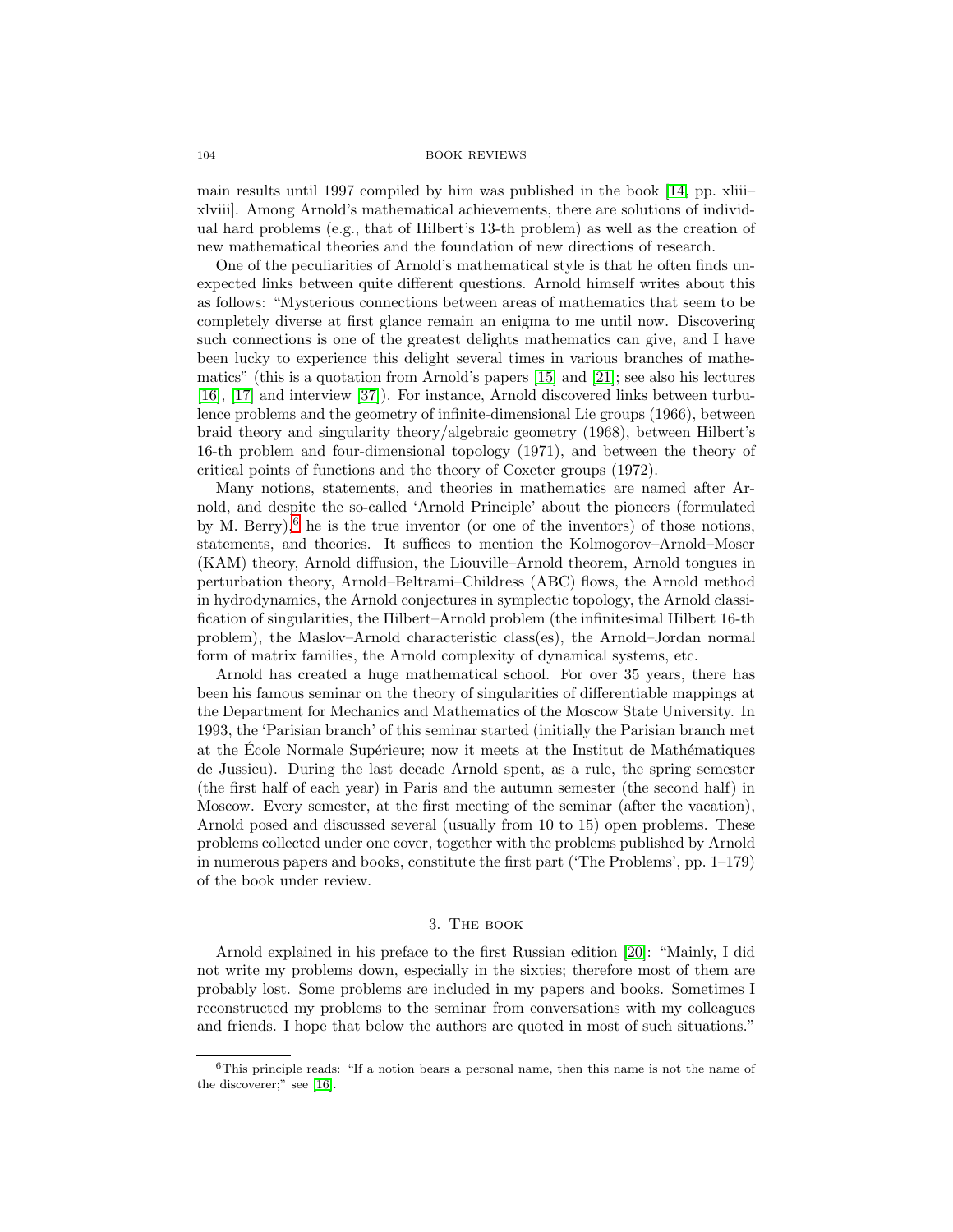As was already mentioned, the problems in the first part of the book under review span a period of 48 years, from 1956 to 2003. They are arranged in chronological order. In a number of cases, some problems from different years are similar or almost identical to each other. There are no problems dated from the six early years 1957, 1960, 1961, 1962, 1964, and 1967—most of the problems posed by Arnold in the 1960s seem to have been lost indeed. The number of problems per year varies from 1 (in 1956 and 1959) to 53 (in 1994). The total number of problems is equal to 772, so that the average number of problems per year is  $772/42 = 18.4$ .

The problems pertain to quite diverse branches of mathematics (not only to singularity theory) and are remarkably heterogeneous in their nature. They differ very much in their scope and difficulty. Some problems are fundamental for the area under consideration; others are devoted to minor details. A number of problems are short questions to be answered 'yes' or 'no' (e.g., problem *1975-14* reads: "Is the corank a topological invariant?"). However, for almost all the problems, such an answer in one word would not be appropriate, even if the formulation of the problem is very short (e.g., problem *1980-12* is: "Complexify the homology theory"). Yet the formulations of some problems (especially of those of the 1990s and 2000s) take several pages, include a detailed discussion with various examples and a bibliography, and outline an extensive program of research. In his preface to the first edition  $[20]$ , Arnold wrote: "Poincaré used to say that precise formulation, as a question admitting a 'yes or no' answer, is possible only for problems of little interest. Questions that are really interesting would not be settled this way: they yield gradual forward motion and permanent development." In the preface to the present edition, Arnold emphasizes again: "Problems of binary type admitting a 'yes–no' answer (like the Fermat problem) are of little value here. One should rather speak of wide-scope programs of explorations of new mathematical (and not only mathematical) continents, where reaching new peaks reveals new perspectives, and where a preconceived formulation of problems would substantially restrict the field of investigations that have been caused by these perspectives."

The second part of the book under review ('Comments', pp. 181–636) is a collection of comments to the problems. The main goal of these comments is to describe what progress has been achieved by now in the solution of one problem or another and, on a broader scale, in the research that has arisen from the problem in question. The comments are written by 59 persons (including Arnold himself); they are mostly Arnold's former students and/or participants in his seminar. At the end of the book, there is an author index for comments (featuring the problem numbers). Some problems are given several comments by different authors. As is explained in the editorial, "Each comment is opened by a notation indicating its nature: the letter  $H$  means that the comment is *historic*, and  $R$  means that the comment is devoted to the *results* of the research on the problem" (in fact, the book uses much larger and 'nicer' characters  $H$  and  $R$  than those displayed here). The 'historical comments' are, as a rule, editorial and basically say that the problem in question is in such-and-such a paper by Arnold. The 'comments on results' are as heterogeneous as the problems themselves. These comments range from a short piece of information<sup>[7](#page-4-0)</sup> to a detailed survey with an extensive bibliography. All the comments

<span id="page-4-0"></span><sup>7</sup>The comment by V. A. Vassiliev to problem *1972-32* and that by S. M. Gusein-Zade to problem *1985-17* consist of five words each: "Nothing is known to me" and "It is not known yet," respectively.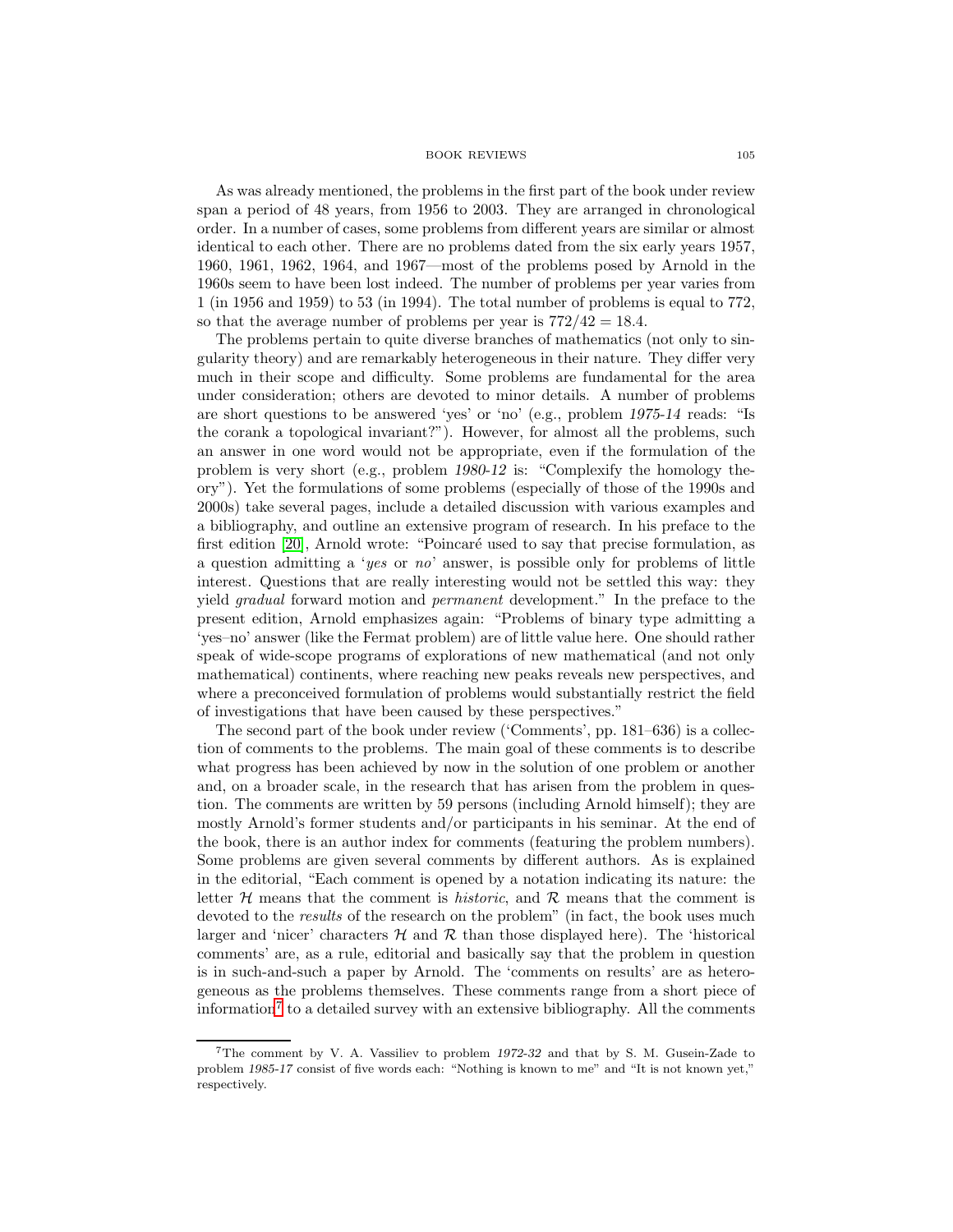(as well as formulations of all the problems) have been checked by Arnold. About 40% of the problems are accompanied by short 'historical' comments only or no comments at all. In almost all the cases, this means only that nobody has undertaken the task of preparing a suitable comment rather than the absence of any progress in the problem's solution. In the first edition [\[20\]](#page-7-1) of the book, the number of authors of comments was equal to 29 in all, and about 55% of the problems were left without comments or with short 'historical' comments only.

Although the mathematical research originating from Arnold's problems is far from being recorded in full measure by the comments in the second part of the book, even those comments show what an enormous role these problems have played in the development of many diverse areas of mathematics since the 1960s. In the preface to the present edition of the book, Arnold writes about his problems: "The observed half-life of the problem (of its more or less complete solution) is about seven years on average. Thus, many problems are still open, and even those that are mainly solved keep stimulating new research appearing every year in journals of various countries of the World.

"The invariable peculiarity of these problems was that Mathematics was considered there not as a game with deductive reasonings and symbols, but as a part of natural science (especially of Physics), that is, as an experimental science (which is distinguished among other experimental sciences primarily by the low costs of its experiments)."

Many problems collected in the first part of the book under review have led to the creation of vast new mathematical theories and keep attracting the attention of a great number of actively working mathematicians. I will confine myself to three examples here:

1) Studies of the genericity of Arnold diffusion (the evolution of the action variables in nearly integrable Hamiltonian systems)—problems *1963-1* (this is a problem in the paper [\[2\]](#page-6-11)), *1966-3* (in [\[5\]](#page-6-0)), *1994-33* (in [\[12\]](#page-6-6)). Arnold constructed the famous first example of diffusion [\[3\]](#page-6-12) (hence the name).

2) The Nekhoroshev theory on exponential smallness of the rate of Arnold diffusion—problem *1966-2* (in [\[5\]](#page-6-0)).

3) Research related to the Arnold conjectures about the number of fixed points of symplectomorphisms (symplectic diffeomorphisms) homologous to the identity problems *1965-1*, *1965-2*, *1965-3* (in [\[4\]](#page-6-13)), *1966-4*, *1966-5* (in [\[5\]](#page-6-0)), *1972-17*, *1972-33* (in [\[6\]](#page-6-14)), *1976-39* (in [\[8\]](#page-6-2) and [\[25,](#page-7-4) p. 66]). Those conjectures started symplectic topology. Arnold proved the conjectures for exact symplectomorphisms of a torus that are not too far from the identity [\[4\]](#page-6-13).

Of course, the book under review does not ideally fit in with the purpose Arnold mentioned in his prefaces to both editions: letting the reader know a lot of interesting unsolved problems. Many of the problems gathered in the book have already been solved, many problems are given without comments, and the book does not indicate whether the latter problems are still open or not. Many comments are becoming out of date fast: for instance, the recent new fundamental results by D. V. Treschëv [\[51\]](#page-8-9), M.-R. Herman, P. Lochak, J.-P. Marco, and D. Sauzin (see, e.g., [\[39\]](#page-7-24), [\[40\]](#page-7-25), [\[47\]](#page-8-10)), and L. Niederman [\[44\]](#page-8-11) on Arnold diffusion and the Nekhoroshev theory have been left outside the scope of the corresponding comments. However, this book will undoubtedly help at least some readers master the high art of raising problems, at least to some extent. G. Cantor asserted that "to ask the right question is harder than to answer it" (these words were used as the epigraph to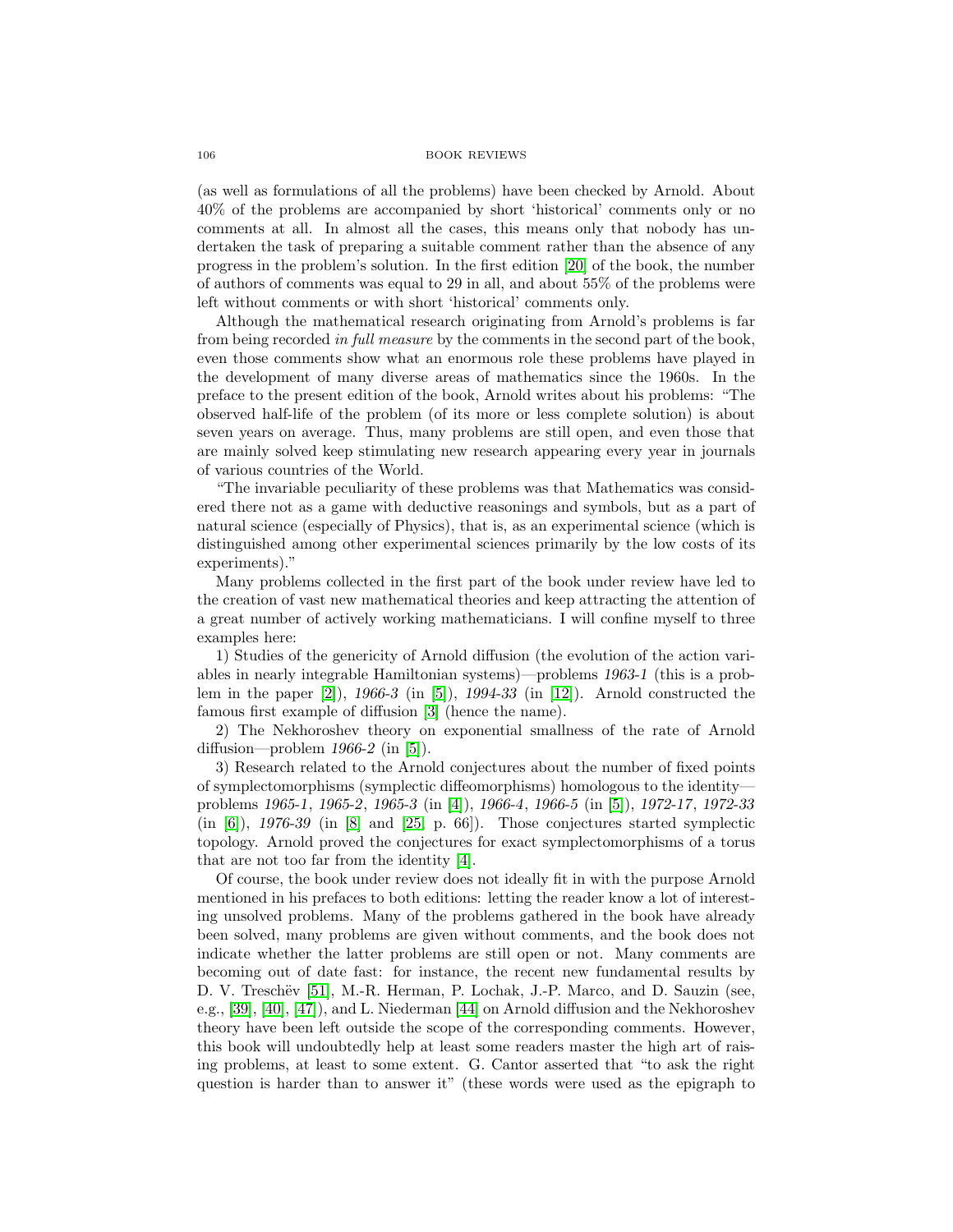the editorial to the first edition [\[20\]](#page-7-1)). Reading the book under review, especially its first part 'The Problems', is a gripping pastime. A. S. Pushkin noticed in his tale 'The black of Peter the Great' that "following thoughts of a great person is the most interesting science." The book enables one to plunge into a fascinating kaleidoscope of ideas and results which constitute, taken together, a rather sizeable part of mathematics of the second half of the last century. And, last but not least, the design of the book is really beautiful. To summarize, the book under review is a wonderful gift PHASIS and Springer-Verlag have presented to the mathematical community. PHASIS completely prepared the book (a great part here was taken by A. N. Yakivchik); it was printed and is being distributed by Springer-Verlag.

I would like to finish with M. L. Gromov's words used as the epigraph to the second part, 'Comments', of the book: "You are never sure whether or not a problem is good unless you actually solve it."

### **REFERENCES**

- <span id="page-6-8"></span>1. P. S. Aleksandrov (editor), Hilbert's Problems (Russian), Nauka, Moscow, 1969. M[R0250804](http://www.ams.org/mathscinet-getitem?mr=0250804) [\(40:4036\)](http://www.ams.org/mathscinet-getitem?mr=0250804)
- <span id="page-6-11"></span>2. V. I. Arnold, Small denominators and problems of stability of motion in classical and celestial mechanics (Russian), Uspekhi Mat. Nauk **18** (1963), no. 6, 91–192. English translation, Russian Math. Surveys **18** (1963), no. 6, 85–191. M[R0170705 \(30:943\)](http://www.ams.org/mathscinet-getitem?mr=0170705)
- <span id="page-6-12"></span>3. V. I. Arnold, On the instability of dynamical systems with many degrees of freedom (Russian), Dokl. Akad. Nauk SSSR **156** (1964), no. 1, 9–12. English translation, Soviet Math. Dokl. **5** (1964), no. 3, 581–585. M[R0163026 \(29:329\)](http://www.ams.org/mathscinet-getitem?mr=0163026)
- <span id="page-6-13"></span>4. V. I. Arnold, Sur une propriété topologique des applications globalement canoniques de la m´ecanique classique, C. R. Acad. Sci. Paris **261** (1965), no. 19, 3719–3722. M[R0193645](http://www.ams.org/mathscinet-getitem?mr=0193645) [\(33:1861\)](http://www.ams.org/mathscinet-getitem?mr=0193645)
- <span id="page-6-0"></span>5. V. I. Arnold, The stability problem and ergodic properties of classical dynamical systems (Russian), Proc. Internat. Congr. Math. (Moscow, 1966), Mir, Moscow, 1968, pp. 387–392. English translation, Amer. Math. Soc. Transl., Ser. 2 **70** (1968), 5–11. M[R0239217 \(39:574\)](http://www.ams.org/mathscinet-getitem?mr=0239217)
- <span id="page-6-14"></span>6. V. I. Arnold, A comment to H. Poincaré's paper "Sur un théorème de géométrie" (Russian), Selected Works of H. Poincaré in Three Volumes, vol. II. New Methods in Celestial Mechanics. Topology. Number Theory, Nauka, Moscow, 1972, pp. 987–989. M[R0384460 \(52:5337\)](http://www.ams.org/mathscinet-getitem?mr=0384460)
- <span id="page-6-1"></span>7. V. I. Arnold, Some unsolved problems of singularity theory (Russian), Theory of Cubature Formulas and Applications of Functional Analysis to Problems in Mathematical Physics, Trudy Sem. S. L. Soboleva, **1**, Akad. Nauk SSSR, Sibirsk. Otdel., Inst. Mat., Novosibirsk, 1976, pp. 5–15. MR0568056 (81k:32009). English translation with addenda, Singularities, Part 1 (Arcata, CA, 1981), Proc. Sympos. Pure Math., **40**, Amer. Math. Soc., Providence, RI, 1983, pp. 57–69. M[R0713046 \(84j:32011\)](http://www.ams.org/mathscinet-getitem?mr=0713046)
- <span id="page-6-2"></span>8. V. I. Arnold, Some problems in the theory of differential equations (Russian), Unsolved Problems of Mechanics and Applied Mathematics, Moscow Univ. Press, Moscow, 1977, pp. 3–9.
- <span id="page-6-3"></span>9. V. I. Arnold, On some problems in singularity theory, Geometry and Analysis, Indian Acad. Sci., Bangalore, 1980, pp. 1–9. M[R0592248 \(84i:58019\).](http://www.ams.org/mathscinet-getitem?mr=0592248) Reprinted, Proc. Indian Acad. Sci. Math. Sci. **90** (1981), no. 1, 1–9. M[R0653941 \(83j:58011\)](http://www.ams.org/mathscinet-getitem?mr=0653941)
- <span id="page-6-4"></span>10. V. I. Arnold, Ten problems, Theory of Singularities and Its Applications, Adv. Soviet Math., **1**, Amer. Math. Soc., Providence, RI, 1990, pp. 1–8. M[R1089668 \(91k:58001\)](http://www.ams.org/mathscinet-getitem?mr=1089668)
- <span id="page-6-5"></span>11. V. I. Arnold, Problems on singularities and dynamical systems, Developments in Mathematics: the Moscow School, Chapman & Hall, London, 1993, pp. 251–274. M[R1264427 \(95f:58015\)](http://www.ams.org/mathscinet-getitem?mr=1264427)
- <span id="page-6-6"></span>12. V. I. Arnold, Mathematical problems in classical physics, Trends and Perspectives in Applied Mathematics, Appl. Math. Sci., **100**, Springer-Verlag, New York, 1994, pp. 1–20. M[R1277190](http://www.ams.org/mathscinet-getitem?mr=1277190) [\(95d:00012\)](http://www.ams.org/mathscinet-getitem?mr=1277190)
- <span id="page-6-7"></span>13. V. I. Arnold, Sur quelques problèmes de la théorie des systèmes dynamiques, Topol. Methods Nonlinear Anal. **4** (1994), no. 2, 209–225. M[R1350971 \(96i:58001\)](http://www.ams.org/mathscinet-getitem?mr=1350971)
- <span id="page-6-10"></span><span id="page-6-9"></span>14. V. I. Arnold, Selecta-60 (Russian), PHASIS, Moscow, 1997. M[R1647728 \(99j:01025\)](http://www.ams.org/mathscinet-getitem?mr=1647728)
- 15. V. I. Arnold, From superpositions to the KAM theory (Russian), Selecta-60, PHASIS, Moscow, 1997, pp. 727–740.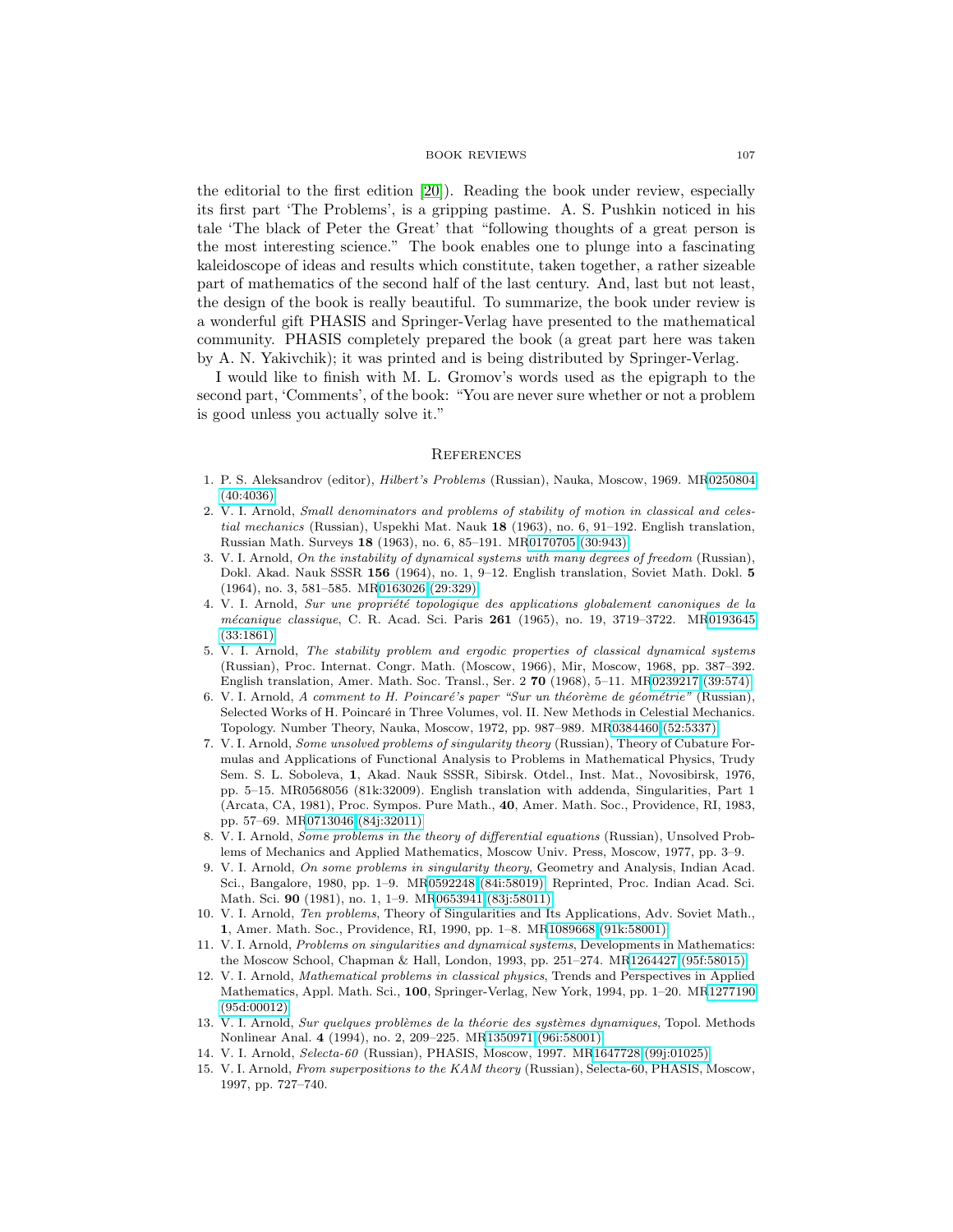- <span id="page-7-21"></span>16. V. I. Arnold, On teaching mathematics (Russian), Uspekhi Mat. Nauk **53** (1998), no. 1, 229–234. English translation, Russian Math. Surveys **53** (1998), no. 1, 229–236. M[R1618209](http://www.ams.org/mathscinet-getitem?mr=1618209) [\(99k:00011\)](http://www.ams.org/mathscinet-getitem?mr=1618209)
- <span id="page-7-22"></span>17. V. I. Arnold, From Hilbert's superposition problem to dynamical systems, The Arnoldfest (Toronto, ON, 1997), Fields Inst. Commun., **24**, Amer. Math. Soc., Providence, RI, 1999, pp. 1–18. M[R1733564 \(2001h:01031\).](http://www.ams.org/mathscinet-getitem?mr=1733564) Reprinted, Amer. Math. Monthly **111** (2004), no. 7, 608–624. M[R2080045](http://www.ams.org/mathscinet-getitem?mr=2080045)
- <span id="page-7-14"></span><span id="page-7-8"></span>18. V. I. Arnold, The Russian edition of David Hilbert's works (Russian), Priroda **1999**, no. 4, 114–121.
- 19. V. I. Arnold, M. Atiyah, P. Lax, and B. Mazur (editors), Mathematics: Frontiers and Perspectives, Amer. Math. Soc., Providence, RI, 2000. M[R1754762 \(2000m:00017\)](http://www.ams.org/mathscinet-getitem?mr=1754762)
- <span id="page-7-20"></span><span id="page-7-1"></span>20. Arnold's Problems (Russian), PHASIS, Moscow, 2000. M[R1832295 \(2002e:58001\)](http://www.ams.org/mathscinet-getitem?mr=1832295)
- 21. V. I. Arnold, From Hilbert's problem on superpositions to dynamical systems (Russian), Mathematical Events of the 20-th Century, PHASIS, Moscow, 2003, pp. 19–51.
- <span id="page-7-13"></span>22. K. Barner, Paul Wolfskehl and the Wolfskehl Prize, Notices Amer. Math. Soc. **44** (1997), no. 10, 1294–1303. M[R1474453 \(98i:01028b\)](http://www.ams.org/mathscinet-getitem?mr=1474453)
- <span id="page-7-10"></span>23. E. Bierstone, B. A. Khesin, A. G. Khovanskiĭ, and J. E. Marsden (editors), The Arnoldfest. Proceedings of a Conference in Honour of V. I. Arnold for His Sixtieth Birthday, Fields Inst. Commun., **24**, Amer. Math. Soc., Providence, RI, 1999. M[R1733563 \(2000j:00030\)](http://www.ams.org/mathscinet-getitem?mr=1733563)
- <span id="page-7-15"></span>24. J. Bourgain, Harmonic analysis and combinatorics: how much may they contribute to each other? Mathematics: Frontiers and Perspectives, Amer. Math. Soc., Providence, RI, 2000, pp. 13–32. M[R1754764 \(2001c:42009\)](http://www.ams.org/mathscinet-getitem?mr=1754764)
- <span id="page-7-4"></span>25. F. E. Browder (editor), Mathematical Developments Arising from Hilbert Problems (Northern Illinois Univ., De Kalb, IL, May 1974), Proc. Sympos. Pure Math., **28**, Amer. Math. Soc., Providence, RI, 1976. M[R0419125 \(54:7158\)](http://www.ams.org/mathscinet-getitem?mr=0419125)
- <span id="page-7-11"></span>26. K. Devlin, The Millennium Problems. The Seven Greatest Unsolved Mathematical Puzzles of Our Time, Basic Books, New York, 2002. M[R1930195 \(2003m:00002\)](http://www.ams.org/mathscinet-getitem?mr=1930195)
- <span id="page-7-16"></span>27. S. K. Donaldson, Polynomials, vanishing cycles and Floer homology, Mathematics: Frontiers and Perspectives, Amer. Math. Soc., Providence, RI, 2000, pp. 55–64. M[R1754767](http://www.ams.org/mathscinet-getitem?mr=1754767) [\(2001g:57052\)](http://www.ams.org/mathscinet-getitem?mr=1754767)
- <span id="page-7-9"></span><span id="page-7-0"></span>28. J. Ewing, From the AMS secretary, Notices Amer. Math. Soc. **51** (2004), no. 7, 818–823.
- 29. I. Grattan-Guinness, A sideways look at Hilbert's twenty-three problems of 1900, Notices Amer. Math. Soc. **47** (2000), no. 7, 752–757. M[R1769581 \(2001f:01036\)](http://www.ams.org/mathscinet-getitem?mr=1769581)
- <span id="page-7-5"></span>30. J. J. Gray, The Hilbert Challenge, Oxford Univ. Press, Oxford, 2000. M[R1828558](http://www.ams.org/mathscinet-getitem?mr=1828558) [\(2002c:01037\)](http://www.ams.org/mathscinet-getitem?mr=1828558)
- <span id="page-7-6"></span><span id="page-7-3"></span>31. D. Hilbert, Mathematical problems, Bull. Amer. Math. Soc. **8** (1902), no. 10, 437–479.
- 32. D. Hilbert, Mathematical problems, Bull. Amer. Math. Soc. (N.S.) **37** (2000), no. 4, 407–436. M[R1779412](http://www.ams.org/mathscinet-getitem?mr=1779412)
- <span id="page-7-12"></span>33. A. Jackson, Million-dollar mathematics prizes announced, Notices Amer. Math. Soc. **47** (2000), no. 8, 877–879.
- <span id="page-7-17"></span>34. V. F. R. Jones, Ten problems, Mathematics: Frontiers and Perspectives, Amer. Math. Soc., Providence, RI, 2000, pp. 79–91. M[R1754769 \(2001a:57001\)](http://www.ams.org/mathscinet-getitem?mr=1754769)
- <span id="page-7-2"></span>35. J.-M. Kantor, Hilbert's problems and their sequels, Math. Intelligencer **18** (1996), no. 1, 21–30. M[R1381576 \(97d:01024\)](http://www.ams.org/mathscinet-getitem?mr=1381576)
- <span id="page-7-18"></span>36. P.-L. Lions, On some challenging problems in nonlinear partial differential equations, Mathematics: Frontiers and Perspectives, Amer. Math. Soc., Providence, RI, 2000, pp. 121–135. M[R1754772 \(2001b:35001\)](http://www.ams.org/mathscinet-getitem?mr=1754772)
- <span id="page-7-23"></span><span id="page-7-7"></span>37. S. H. Lui, An interview with Vladimir Arnold, Hong Kong Math. Soc. Newsletter **1996**, no. 2, 2–8. Reprinted, Notices Amer. Math. Soc. **44** (1997), no. 4, 432–438. M[R1435453 \(97k:01039\)](http://www.ams.org/mathscinet-getitem?mr=1435453)
- 38. O. Makarova, An interview with Vladimir Arnold (Russian), Shkol'noe Obozrenie 2000, no. 1, 24–27.
- <span id="page-7-24"></span>39. J.-P. Marco and D. Sauzin, Stability and instability for Gevrey quasi-convex near-integrable Hamiltonian systems, Publ. Math. Inst. Hautes Études Sci. **96** (2002), 199–275. M[R1986314](http://www.ams.org/mathscinet-getitem?mr=1986314) [\(2004m:37112\)](http://www.ams.org/mathscinet-getitem?mr=1986314)
- <span id="page-7-25"></span>40. J.-P. Marco and D. Sauzin, Wandering domains and random walks in Gevrey near-integrable systems, Ergodic Theory Dynam. Systems **24** (2004), no. 5, 1619–1666. M[R2104598](http://www.ams.org/mathscinet-getitem?mr=2104598)
- <span id="page-7-19"></span>41. G. A. Margulis, Problems and conjectures in rigidity theory, Mathematics: Frontiers and Perspectives, Amer. Math. Soc., Providence, RI, 2000, pp. 161–174. M[R1754775 \(2001d:22008\)](http://www.ams.org/mathscinet-getitem?mr=1754775)